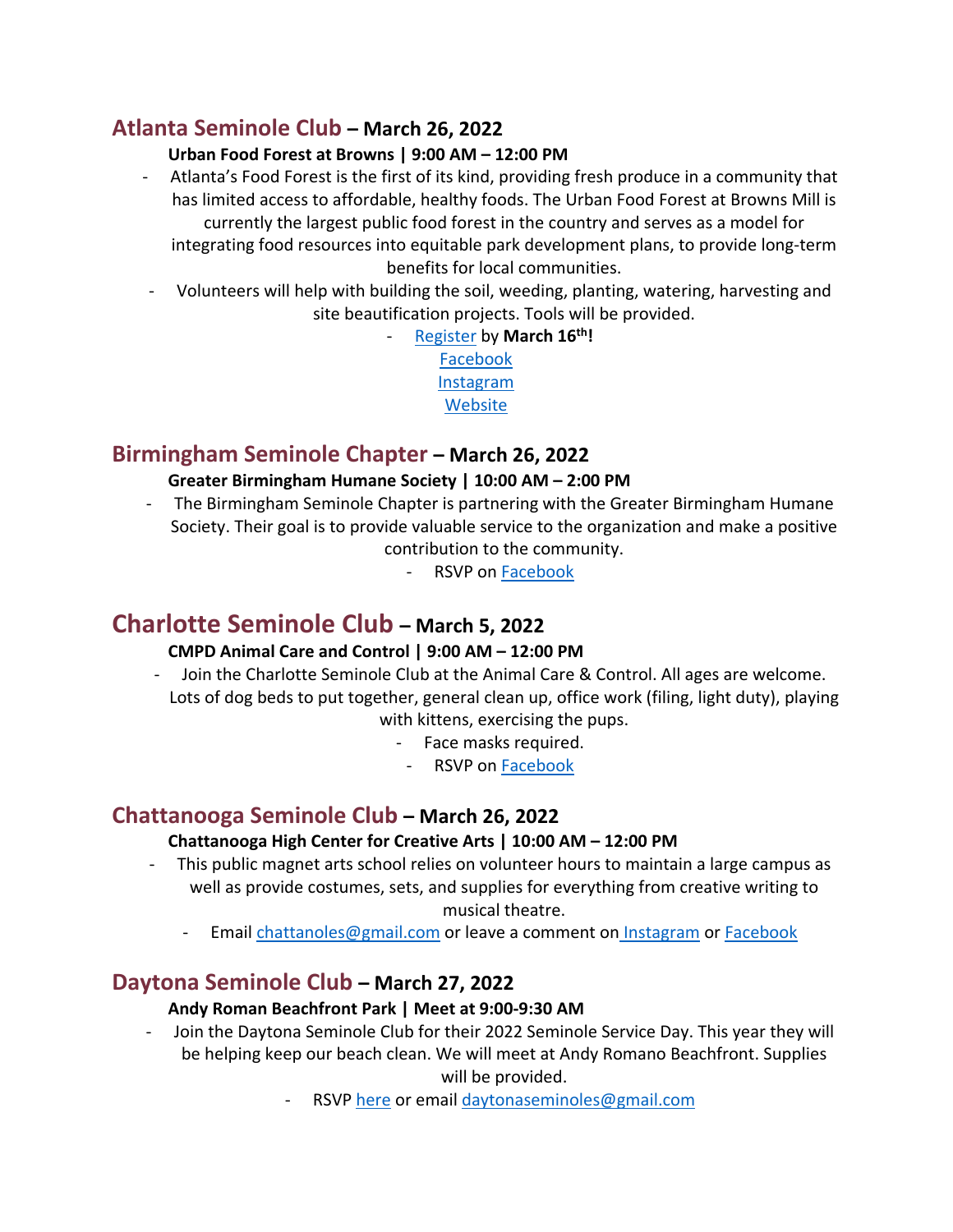## **Destin Seminole Club – March 13, 2022**

### **Norriego Point Beach | 9:00 AM**

- Join the Destin Seminole Club for the annual Seminole Service Day. This year they are cleaning up Norriego Point Beach. Everyone is encouraged to wear FSU or garnet and gold attire. They will meet behind Harry T's at 8:45am sharp to catch the beach shuttle that will take us over to the Point. This is a family friendly event. Gloves, trash bags, and water available for you to use. Stay afterwards for brunch at Harry T's at your own cost.
- Please [RSVP](https://www.facebook.com/destinseminoleclub) as soon as possible (at least 2 days before) so they have a head count for the shuttles and supplies!

## **Greater Pensacola Seminole Club – February 19, 2022**

### **Chimney Park | 9:00 AM – 12:00 PM**

- Volunteers will cleanup trash and trim shrubs and trees along the park and park trails.

[Facebook](https://www.facebook.com/Greater-Pensacola-Seminole-Club-123326635726843)

# **Hampton Roads Seminole Club – March 20, 2022**

### **Virginia Beach Shamrock Marathon | 6:30 AM – 3:30 PM**

- Come show your Seminole spirit and volunteer with your Hampton Roads Seminole Club. They will be helping at the finish line of the Shamrock Marathon.

RSVP [Here!](https://www.facebook.com/events/239140945041833?ref=newsfeed)

# **Houston Seminole Club – March 19, 2022**

### **Houston Food Bank East Branch | 8:00 AM – 12:00 PM**

- Volunteer with the Houston Seminole Club! Please note face-covering are not required while in the building, but temperature checks will remain in effect. CLOSED-TOE SHOES REQUIRED - casual dress, long pants (preferred), t-shirt with sleeves. Bring work gloves if desired. Volunteers MUST be at least 6 years old and supervised by parent or guardian throughout the shift.
	- All volunteers under the age of 18 need a completed Youth Volunteer Consent Form signed by a parent or guardian. A copy of this form can be downloaded by clicking the RESOURCES tab on your Volunteer Profile page.

- RSVP [Here!](https://houstonfoodbank.civicore.com/index.php?section=indGpRegistrations&action=login&fwID=69859&ret=section%3DindGpRegistrations%26action%3Dconditional%26fwID%3D69859)

# **Jacksonville Seminole Club – March 26, 2022**

### **Catty Shack Ranch Wildlife Sanctuary | 10:00 AM – 12:00 PM**

- Jax Seminole Club volunteers will be assisting the Catty Shack Ranch with standard maintenance of the facility. We will learn more specifics on March 26th. In this past this has included yard work, painting, or some light construction to name a few tasks. Please plan on staying past 2PM as the Catty Shack team will taking our group on a tour of the property as a "Thank You" for our contributions.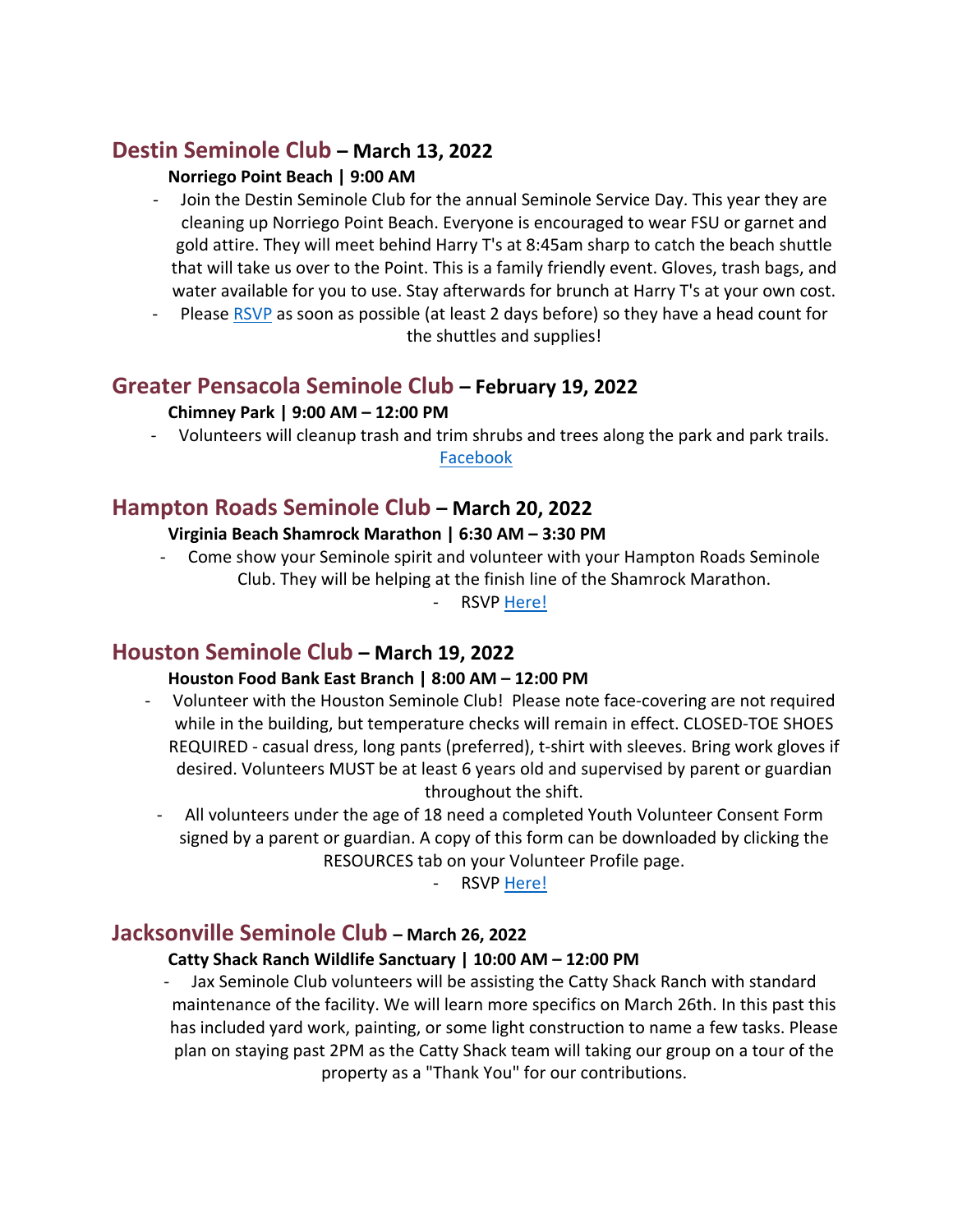- RSVP by Friday, **March 18th** *Note*: A volunteer release is required to be completed and should be presented by each volunteer prior to the event beginning on the morning of



# **Kentucky Seminole Club – March 5, 2022**

#### **Highview Arts Center | 10:00 AM – 4:00 PM**

- Highview Arts Center is a new community theatre space planned for South Central Louisville. They are in the process of remodeling and renovating a former daycare to turn it into a community theatre, but they need volunteers to help. We will be helping them with framing the stage, building some walls, doing painting. Think of it as Habitat for Humanity for the Arts. All experience levels welcomed!
	- Questions can be directed to the Club [Facebook Page](https://www.facebook.com/KentuckySeminoleClub)

## **Lake-Sumter Seminole Club – March 5, 2022**

### **Main St. Habitat for Humanity House | 8:00 AM – 12:00 PM**

- Volunteers will be joining Leesburg Sunrise Rotary in working on a new Habitat for Humanity house, located on East Main St (near Ro-Mac) for projects including painting, caulking, trim work and light landscaping. Hours for volunteering are 8am to 12pm.
	- RSVP to [lakeseminoles@gmail.com](mailto:lakeseminoles@gmail.com) or [Facebook page](https://www.facebook.com/LakeSumterSeminoleClub/) by **March 4th**

## **Midlands SC Seminole Club – March 2022**

### **Casual Living @ Columbia, SC | Ongoing throughout March**

This is a donation collection event focusing on gently used shoes for donations worldwide to all in need. We aim to collect over 1,000 shoes through the month of March, gather and sort them at our collection site and prepare the donation for

shipping.

- Questions can be directed to the Club [Facebook Page](https://www.facebook.com/groups/scseminoles)

## **Nashville Seminole Club – March 5, 2022**

### **Radnor Lake | 9:00 AM**

- Volunteers are needed to work on trail projects including mulching trails, removing invasive plants such as honeysuckle, trail building, occasional park/stream clean up. Volunteers can also expect to be moving gravel and mulch around. This work can be strenuous and tiring but is extremely rewarding! Every hand helps! This project will happen rain or shine. Water, gloves, and bug spray are provided.
- All volunteers under the age of 18 are required to bring a signed Volunteer Release Form with them to each project. All volunteers must register to participate!
	- [Sign up](https://www.hon.org/opportunity/a0C5a00000iO3d2EAC?) under the Nashville Seminole Club as the team name!

# **Palm Beach County Seminole Club – March 12, 2022**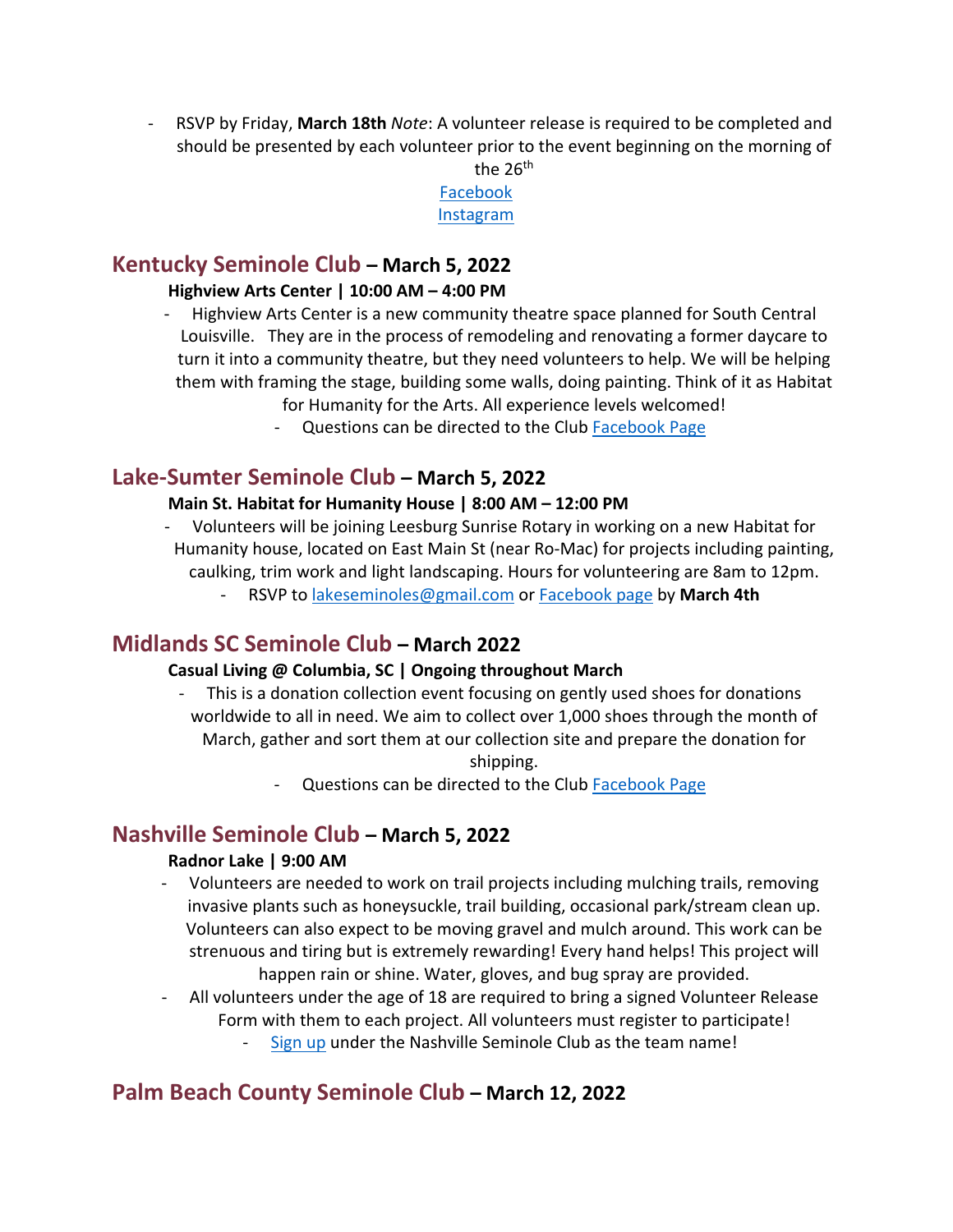#### **Loggerhead Marine life Center | 8:30 AM – 10:00 AM**

- Join fellow Palm Beach County Seminoles and the Blue Friends Group as we do our part to cleanup Juno Beach. As residents of South Florida, we want to highlight the importance of ocean, beach, and turtle conservation as part of the FSU Alumni Association's Annual Seminole Service Day — a coordinated day of community service. Uphold the Garnet and Gold by pitching in on a service project in your community.
	- Questions can be directed to [president@pbnoles.com](mailto:president@pbnoles.com)

### **Phoenix Seminole Club – March 12, 2022**

### **McCormick-Stillman Railroad Park | 10:00 AM – 2:00 PM**

- For more than 30 years, Special Day for Special Kids has offered an opportunity for families of children with disabilities to connect and relax for one day in a safe and welcoming environment.
- Find more detail[s here](https://raisingspecialkids.org/2022/01/2022-special-day-for-special-kids/) and questions can be directed to the Club [Facebook Page](https://www.facebook.com/groups/187811831279771)

## **Pinellas County Seminole Club – March 26, 2022**

### **St. Petersburg Edge District Clean Up & Edge Mural Tour Clean Up | 9:00 AM – 1:00**

- **PM**
- The Pinellas Seminole Club will meet with the Keep Pinellas Beautiful organizers at a place in the St Petersburg Edge District. They will be collecting garbage in the district and participating in an EDGE mural tour.
- Wear your Garnet and Gold! Masks are encouraged and will be provided. It is also recommended to wear a long-sleeve shirt to reach into landscaping and brush to pull out garbage. All other materials will be supplied.
- After the event, FSU folks will be meeting at Ferg's Sports Bar for lunch and networking. - RSVP on [Facebook](https://www.facebook.com/Pinellas.Seminole.Club)

## **Sarasota Seminole Club – March 19, 2022**

### **Lido Beach (Tentative) | 8:00 AM**

- Join the Sarasota Seminole Club for a beach clean-up!
- Questions can be directed to the Club [Facebook Page!](https://www.facebook.com/SarasotaSeminoleClub)

## **Seattle Seminole Club – March 25, 2022**

### **Green Lake Library | 6:00 PM**

- Join the Seattle Seminole Club as they clean up the street around one of Seattle's most beloved parks. They will meet at the Green Lake library, then walk together to clean up the one and a quarter mile portion around Green Lake.
	- All supplies will be provided parking is available on side streets around the library.
	- Questions can be directed to [seattlenoles@yahoo.com](mailto:seattlenoles@yahoo.com) or the Club [Facebook Page!](https://www.facebook.com/seattleseminoles/?ref=page_internal)

# **Seminole Club of Broward County – March 5, 2022**

**Bahia Mar (South Beach Park) | 10:00 AM – 12:00 PM**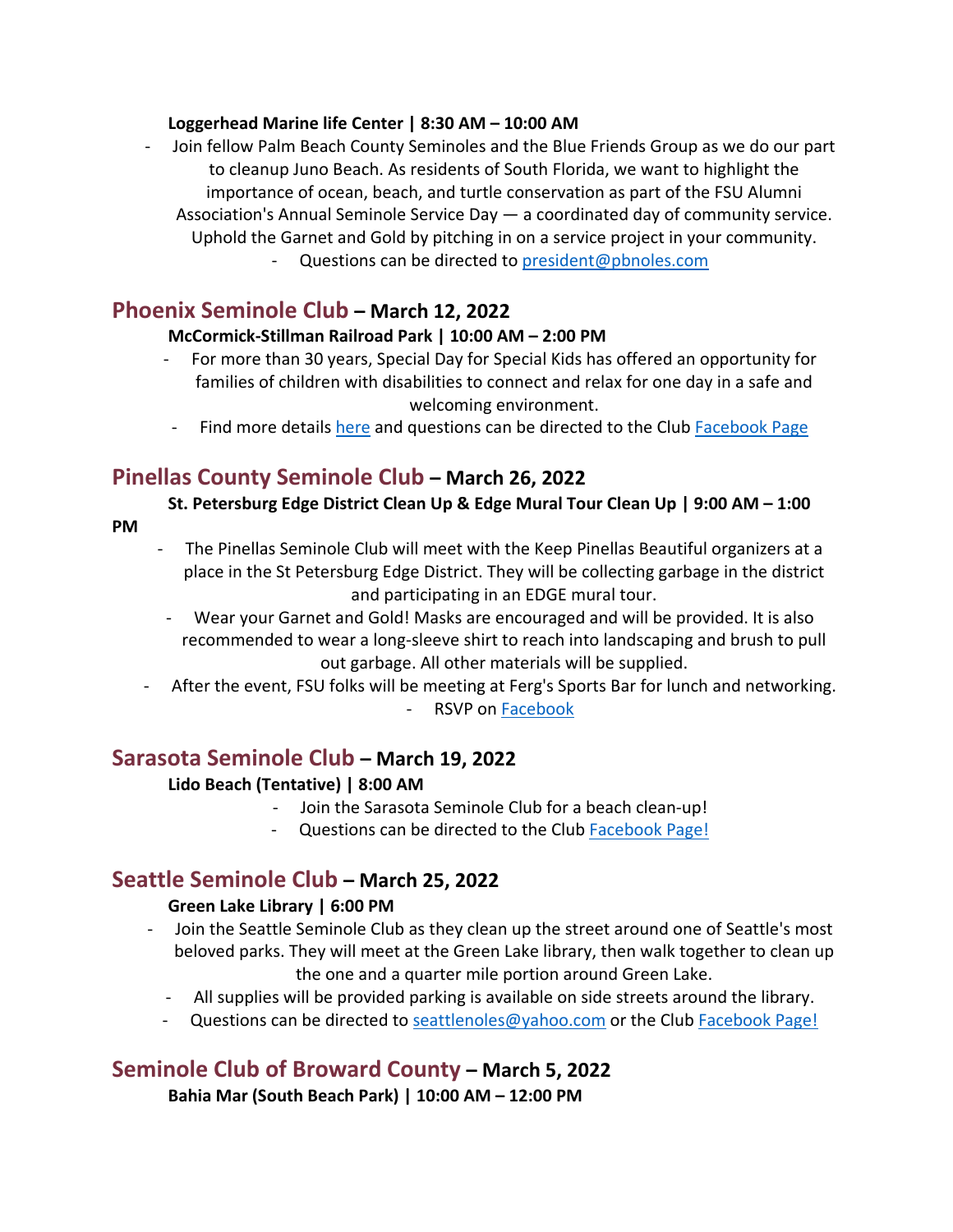Join your fellow Broward County 'Noles, as they work together, to clean up our beach. Volunteers will collect trash, recyclables, etc. to help ensure a safe, clean heaven

environment.

- RSVP by **3/4/2022** on [Facebook](https://www.facebook.com/BrowardNoles)

## **Seminole Club of North Texas – March TBD**

#### **Texas Trees Foundation | TBD**

- Join fellow 'Noles participating in a large tree planting in a local park. The event will likely also be planting trees in low-income neighborhoods in the surrounding area.
	- Questions can be directed to the Club [Facebook Page](https://www.facebook.com/seminoleclubnorthtexas) or [vpscnt@gmail.com](mailto:vpscnt@gmail.com)

## **Seminole Club of Philadelphia – March 26, 2022**

### **FDR Park Community Clubhouse Sign (20th St Parking Lot) | 10:00 AM – 12:00 PM**

- Volunteers will be pulling weeds in FDR Park, whether that be on ground or in the lake. Please bring gloves and pruning tools (if available), all other supplies will be provided.
- RSVP to [phillynolesvp@gmail.com b](mailto:phillynolesvp@gmail.com)y **3/25 at 12pm** in order to be registered. Spots are very limited!

## **Seminole Club of Western North Carolina – March 26, 2022**

#### **Asheville Area Habitat for Humanity | 8:15 AM**

- Join the Seminole Club of Western North Carolina as they volunteer with Habitat for Humanity. There are many levels of expertise that can be used, from no experience to expert building skills.
	- RSVP a spot [here!](https://aahh.volunteerlocal.com/volunteer/?id=56039)

## **Southwest FL Seminole Club – March 7, 2022**

### **Jet Blue Park Fenway South | 5:30 PM**

Join fellow Noles at the Boys & Girls Club of Lee County Evening at the Ballpark. There will be fun activities in the concourse, Dinner on the Field, Auction, Baseball Hall of Fame Legends from the Red Sox and Minnesota Twins - Bert Blyleven, Derek Lowe and announcer John Gordon plus NESN-TV hose - Tom Caron, Sharing their experience!

### - Reply to event [here!](http://bgclee.org/events/)

### **Tickets**: \$200 **Tables:** \$1500

- Questions can be directed to the Club [Facebook Page](https://www.facebook.com/SouthwestFloridaSeminoleClub)

## **Seminole Club of Naples – March 9, 2022**

### **Habitat for Humanity of Collier County | 9:00 AM – 11:00 AM**

- Join the Seminole Club of Naples as they complete homes through Habitat for Humanity! They will be meeting at Whitaker Woods on Whitaker Rd. just West of Santa Barbara Blvd.

### - Please sign up [here!](https://signin.volunteerhub.com/Account/SignIn?ReturnUrl=%2Fconnect%2Fauthorize%2Fcallback%3Fclient_id%3DVolunteerHub%26response_type%3Dcode%26scope%3Dopenid%26state%3DOpenIdConnect.AuthenticationProperties%253DYOrFiBTN3HWQawdp0EXtgfKi16x8B2T6Ryh5NgNLqPRpUd3TkkP4Ww2aRR8hVYqH4VfA8ErOiiBp0Sha2p2LFEF0tCr_ltj40AL4pM55ijTcoEKOjQyVyxXvcp7HgqTZADZyCQD0W4geE6zqOnHsBO5tUHw%26nonce%3D637812219662019310.YTdkNWNhMzAtZWNmYi00NzU4LWJmZDQtMTJkOTUyODQzZjE4M2E3YmU0YzUtYTZlNi00YmFiLWExMDItMjliNjdiZjhmNjZl%26code_challenge%3D7b_3r6MYqZYlco5iLbeIi1U-tb6Saiib-sAvGAbsiSg%26code_challenge_method%3DS256%26redirect_uri%3Dhttps%253A%252F%252Fhabitatcollier.volunteerhub.com%252Flp%252Ffsunaples%252FopenId-connect%26post_logout_redirect_uri%3Dhttps%253A%252F%252Fhabitatcollier.volunteerhub.com%252Flp%252Ffsunaples%252FopenId-connect%26orgUid%3D1f4ee41c-73db-4935-926d-b6a0dcdef95a%26landingPageUid%3Dbb1a48da-3380-4ef0-94d1-ec4b75aa0b51%26vhReturnUrl%3D%252Flp%252Ffsunaples%252F%26x-client-SKU%3DID_NET461%26x-client-ver%3D6.8.0.0#_=_)

- Questions can be directed to the Club [Facebook Page](https://www.facebook.com/volunteer/signups/271996075007244/?source_component=volunteering_event&source_surface=timeline)